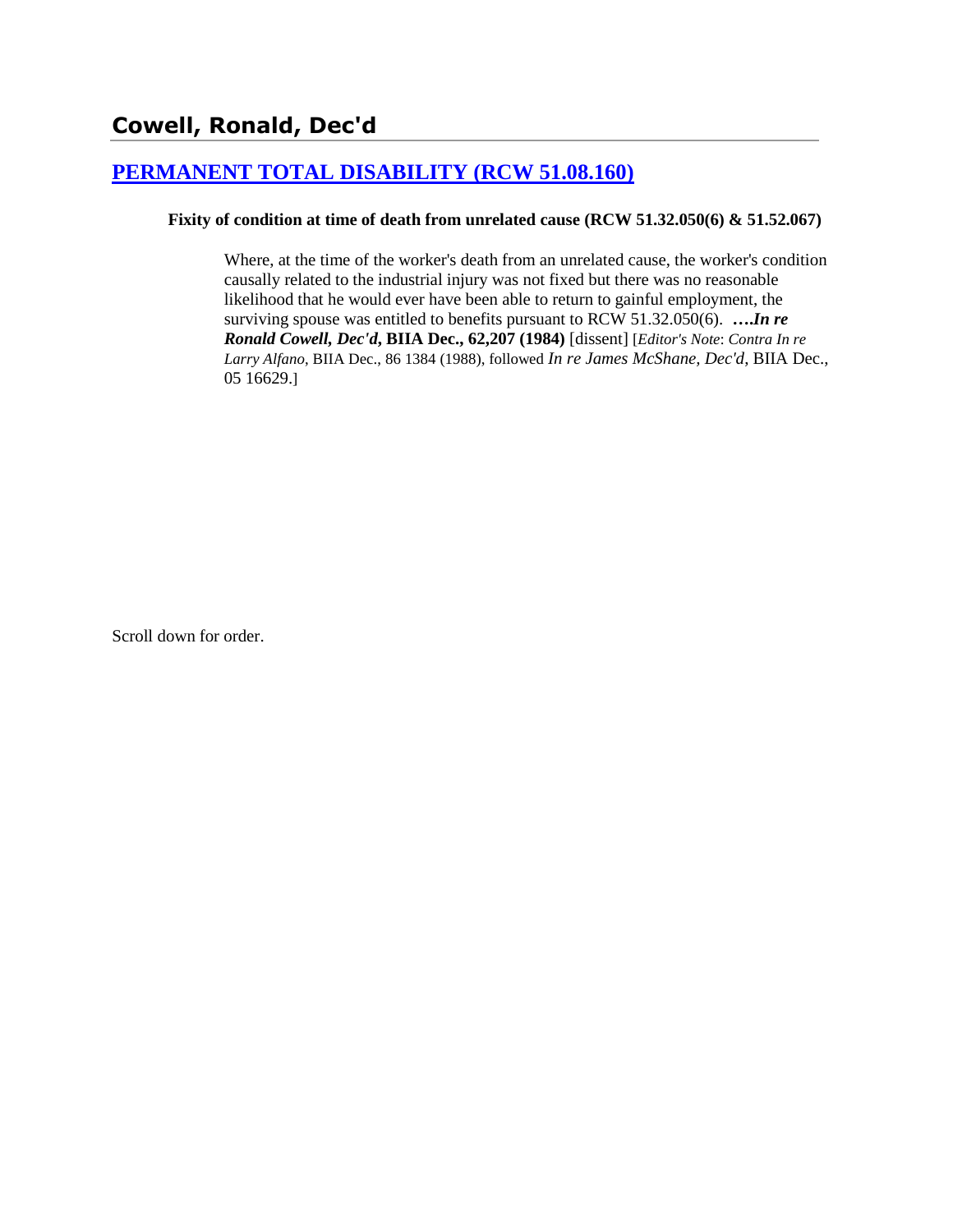#### **BEFORE THE BOARD OF INDUSTRIAL INSURANCE APPEALS STATE OF WASHINGTON**

**)**

## **IN RE: RONALD E. COWELL, DEC'D ) DOCKET NO. 62,207**

**CLAIM NO. H-246400 ) DECISION AND ORDER**

APPEARANCES:

Widow-petitioner, Mary L. Cowell, by Calbom and Schwab, per G. Joe Schwab

Employer, Diebold, Inc., None

Department of Labor and Industries, by The Attorney General, per Tina E. Kondo, Maureen Mannix, and Donna Walker, Assistants

Appeal filed on May 21, 1982 by Mary L. Cowell, the widow of the deceased worker, Ronald E. Cowell, from an order of the Department of Labor and Industries dated April 19, 1982 which adhered to the provisions of a prior order denying the petitioner's claim for widow's benefits. **REVERSED AND REMANDED.**

## **DECISION**

Pursuant to RCW 51.52.104 and RCW 51.52.106, this matter is before the Board for review and decision on a timely Petition for Review filed by the widow-petitioner to a Proposed Decision and Order issued on July 12, 1983, in which the order of the Department dated April 19, 1982 was affirmed.

The Board has reviewed the evidentiary rulings in the record of proceedings and finds that no prejudicial error was committed and said rulings are hereby affirmed.

It will be noted that the Department order under appeal, dated April 19, 1982, adhered to the provisions of an earlier Department order which had been issued March 12, 1982. The preludial paragraphs of the March 12, 1982 order set forth the scope of issues included in the Department's adjudication of Mrs. Cowell's claim for benefits. The penultimate paragraph of the March 12 order states:

> "WHEREAS it appears the cause of death was unrelated to the injury of November 10, 1977, and further, that the deceased's condition was not fixed or rateable, and he was not permanently and totally disabled as a result of the injury of November 10, 1977..."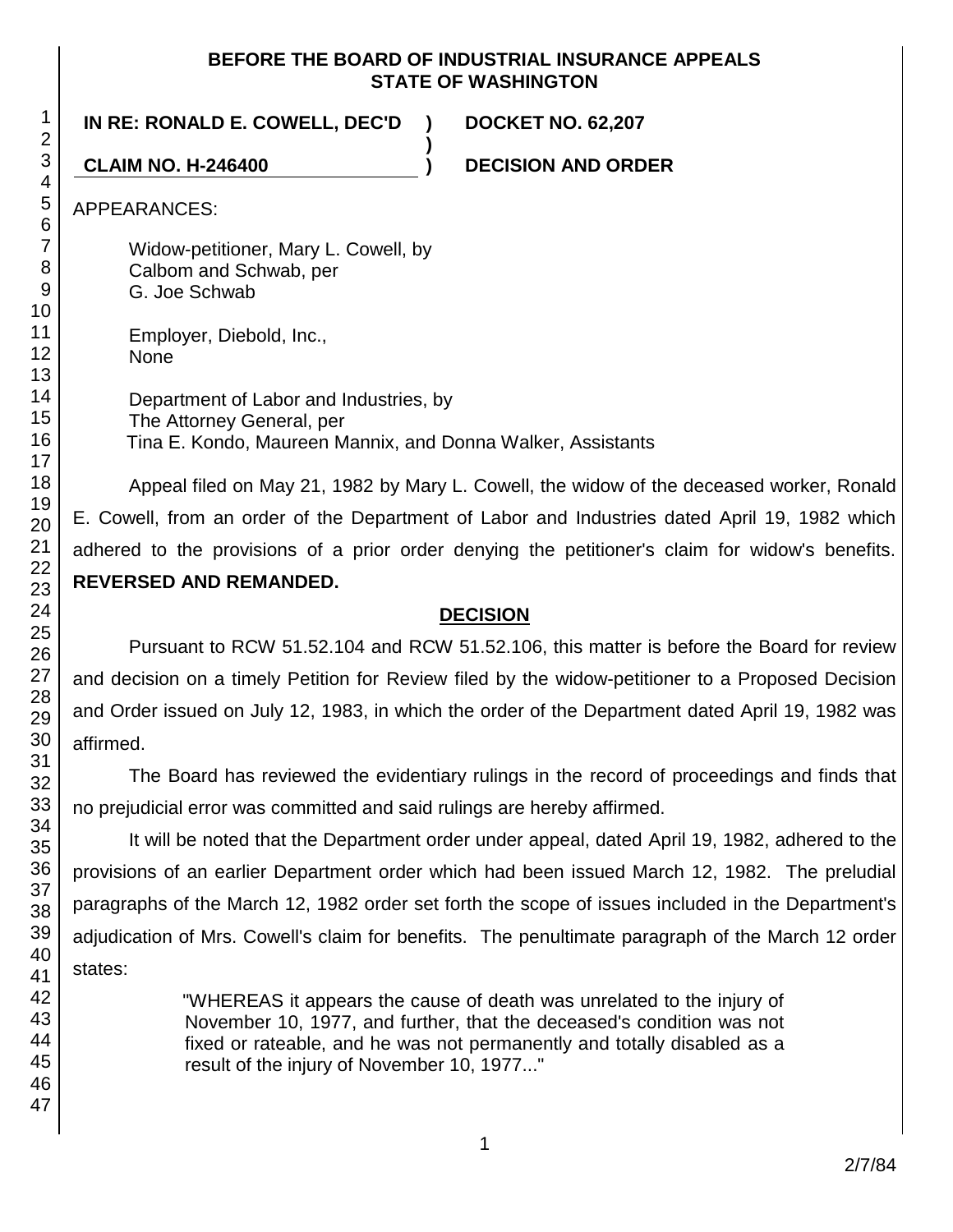Initially, Mrs. Cowell's appeal to this Board raised only two contested issues: (1) whether Ronald Cowell was permanently totally disabled due to his injury at the time of his death on January 15, 1982, and (2) whether any benefits were due Mr. Cowell, but unpaid at the time of his death. See RCW 51.32.040 and 51.32.050(6). Mrs. Cowell later filed an amended notice of appeal which raised an additional issue, whether the death of Ronald E. Cowell on January 15, 1982 resulted from conditions causally related to his industrial injury of November 10, 1977. See RCW 51.32.050(2).

Although the operative section of the order adjudicating Mrs. Cowell's claim mentioned only RCW 51.32.040 and 51.32.050(6) as provisions under which the claim was considered, we believe the paragraph quoted above included within the scope of issues appealable to this Board the question of Mrs. Cowell's entitlement under RCW 51.32.050(2) which was raised by her amended notice of appeal. Lenk v. Department of Labor and Industries, 3 Wn. App. 977 (1970), Beels v. Department of Labor and Industries, 178 Wash. 301 (1934). We will deal first with that issue.

In an appeal from a Department order denying or rejecting benefits, the appellant (here the widow-petitioner) carries the burden of presenting a prima facie case before the Board. RCW 51. 52.050. Faces with countervailing evidence, the widow-petitioner is held to strict proof of her entitlement to benefits. She must prove her claim by a preponderance of the evidence. Stafford v. Department of Labor and Industries, 33 Wn. App. 231, 234 (1982).

The record does contain sufficient evidence which, if accepted, would permit recovery. Such evidence, however, sets forth alternative theories of causal relationship in opinions advanced by Dr. A. W. Stevenson and Dr. G. T. Wandschneider.

Dr. Stevenson is an orthopedic surgeon who at no time ever saw Mr. Cowell. After reviewing the medical records of Mr. Cowell, Dr. Stevenson advanced the opinion that he had developed blood clots in the lung following his second and/or third low back surgeries producing either a vascular embolism in the lung, as well as pneumonia and lung congestion or a mild myocardial infarction with chronic pericarditis. Dr. Stevenson stated that Mr. Cowell probably had a coronary thrombosis, caused by post-operative complications of his third low back surgery. The coronary occlusion then produced the cardiac arrest, which was the immediate cause of death.

On the other hand, Dr. Wandschneider, a family medicine practitioner, stated that Mr. Cowell had been admitted to the hospital on January 15, 1982 in cardiorespiratory arrest, and could not be resuscitated. Dr. Wandschneider believed that the precipitating factor of the cardiac arrest was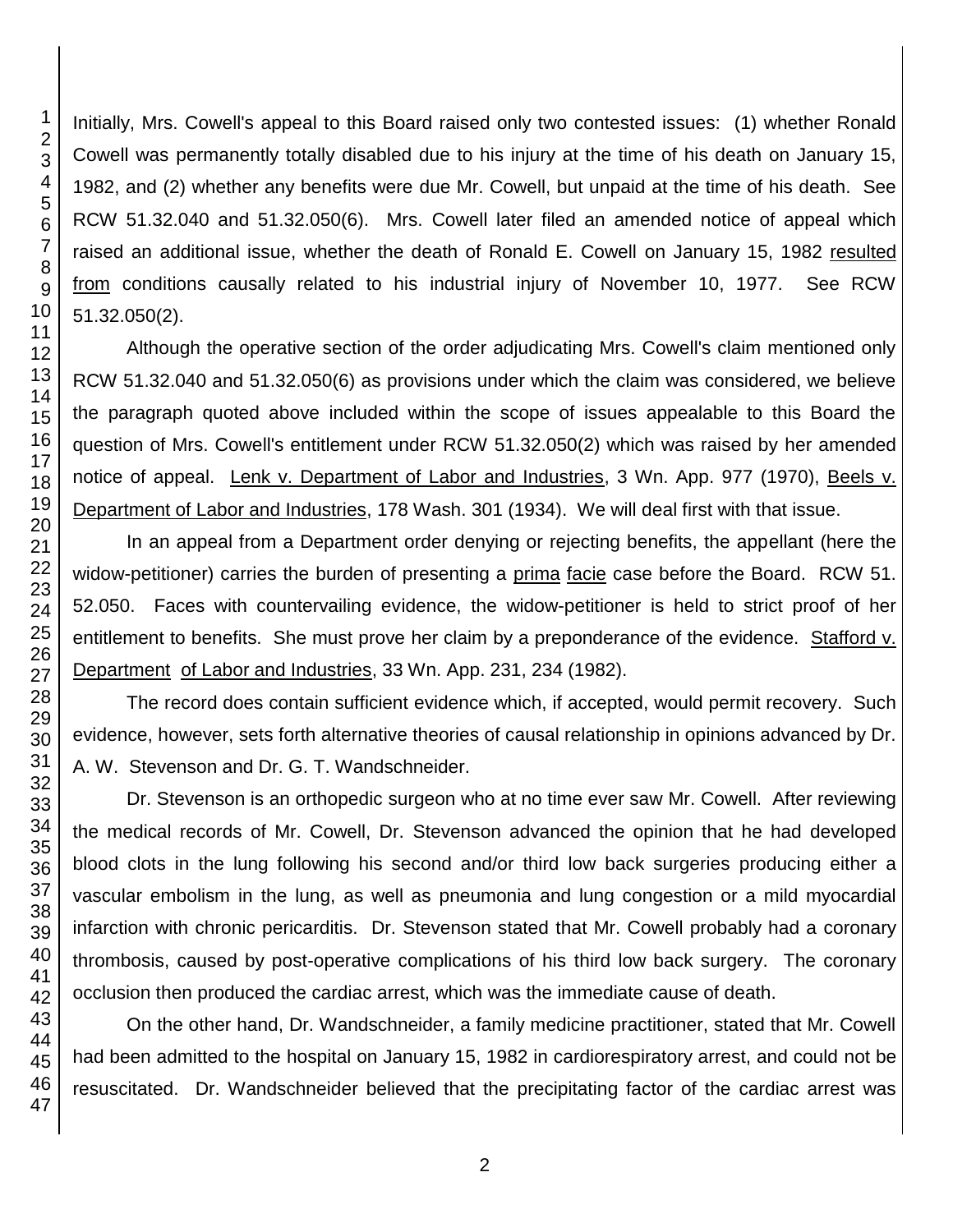1 2 3

most probably a cardiac arrhythmia which in turn was most likely caused by arteriosclerotic cardiovascular disease. Dr. Wandschneider went on to testify that Mr. Cowell had been known to have been a heavy smoker and most probably had a genetic pre-disposition toward those cardiovascular findings. Dr. Wandschneider added, however, that in addition to those multiple risk factors which could have led to cardiac arrhythmia resulting in sudden death, one strongly contributing factor probably was Mr. Cowell's emotional state attributable to his multiple back surgeries, his poor prognosis therefrom, and his multiple hospitalizations for causally unrelated medical problems. His view of Mr. Cowell's medical problems tended to refute Dr. Stevenson's embolism theory. Dr. Wandschneider was of the opinion Mr. Cowell did not have an embolus in the lung as a result of extensive bed rest and hospitalizations between March of 1981 and December 1981. In the absence of such, Dr. Stevenson"s suppositions concerning causal relationship to the industrial injury fail in foundation.

In essence, Dr. Wandschneider was causally relating Mr. Cowell's death from cardiac arrhythmia to the emotional stress attendant in part from his industrial injury. Given Mr. Cowell's history and known multiple risk factors for heart disease, we cannot accept that opinion as dispositive. It is a tenuous and speculative theory which is not supported by the weight of reasoned medical knowledge. With respect to this issue, we accept the opinions expressed by the only heart disease specialist who testified herein, Dr. Michael Golden, which are well-summarized in the Proposed Decision and Order and we believe appropriate weight is accorded thereto.

More troublesome to deal with are the issues raised under RCW 51. 32.040 and 51.32.050(6). In Hiatt v. Department of Labor and Industries, 48 Wn. 2d 843 (1956), the court was presented with the issue of whether the total disability of a deceased worker was permanent at the time of his death. The court interpreted the provisions of RCW 51.08.160, defining "permanent total disability", and its relationship to the forerunner of what is now RCW 51.32.050 (6), and concluded that "permanent total disability" contemplated a situation where the condition of the injured worker has reached a fixed state from which full recovery was not expected. The court reasoned that a person whose condition is remediable is not permanently disabled, and went on to state:

> "At the time of decedent's death, he was not permanently totally disabled as a result of his injury. His condition was not fixed, lasting or stable. His disability would have continued for only four to six months longer, except for the intervention of death. His condition resulting from the injury was temporary rather than permanent. \* \* \*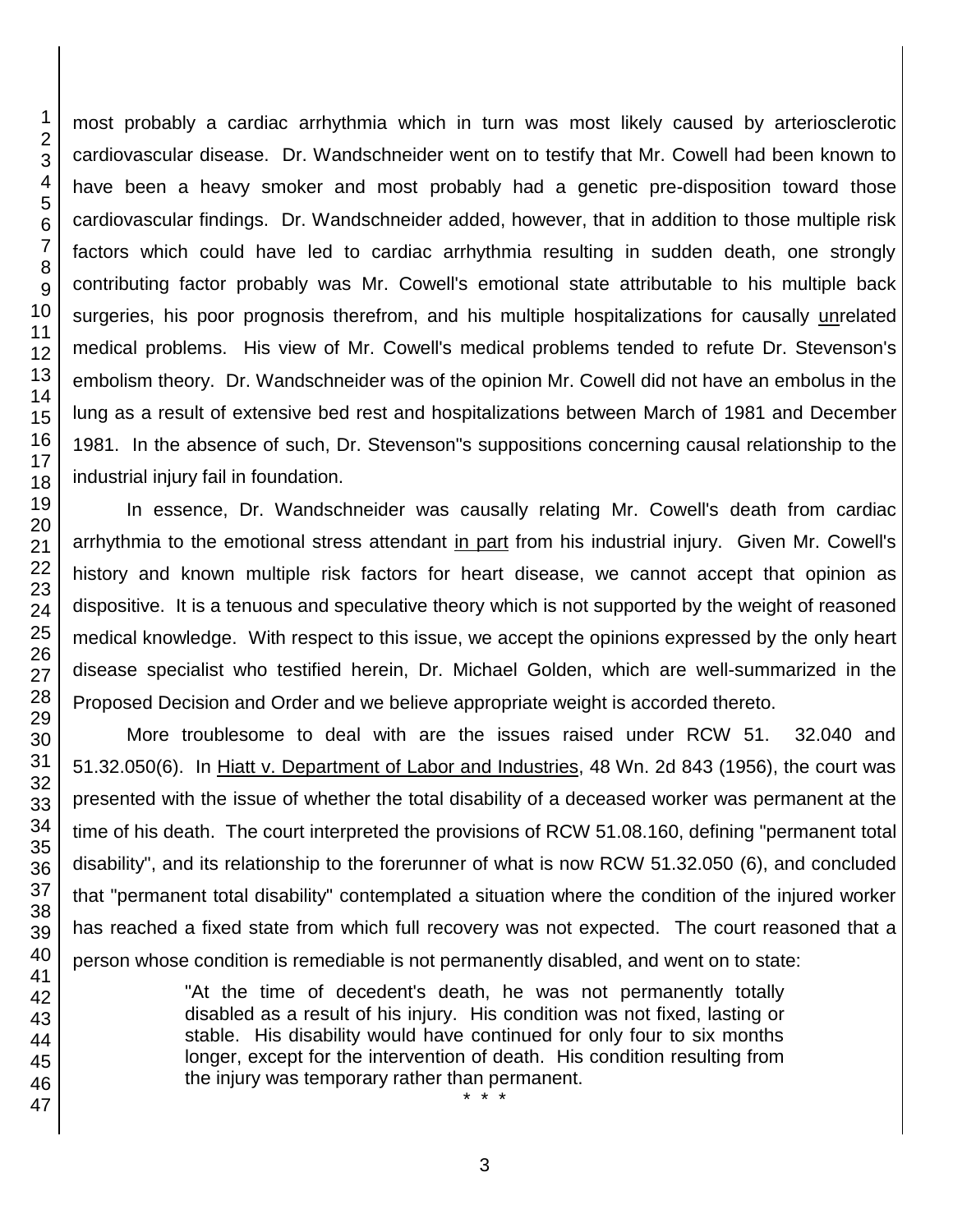Decedent, subsequent to his injury and prior to his death, could not have received monthly payments under RCW 51.32.060 because he was not then under permanent total disability resulting from the injury. The permanent total disability which serves as a basis for a widow's pension must necessarily be that for which a workman may seek compensation during his lifetime. The widow must establish that, at the time of his death, he was permanently, totally disabled as a result of an industrial injury. That condition was not established in this case." 48 Wn. 2d 843, 847.

The transcript in this appeal contains no medical testimony providing fully documented foundation that the claimant's causally related condition was fixed and stable at the time of his death on January 15, 1982.

What the entire record of proceedings does show is that, regardless of the characterization of Mr. Cowell's disability as of the date of his death, i.e., temporary total or permanent total, there was no reasonable likelihood that he would have ever been able to return to gainful employment. In Hiatt, the evidence showed that the claimant's temporary total disability was anticipated for another four to six months at the time of his death. Presumably, if Mr. Cowell would have been expected to similarly recover in a reasonable length of time and return to gainful employment, then his widow's claim for pension benefits cannot be allowed.

Dr. Jack Watkins, an orthopedist, performed the claimant's final two low back surgeries on June 9, 1981 and October 27, 1981. After the June 1981 surgery, Mr. Cowell wa discharged with what Dr. Watkins described as a "satisfactory post-operative course, no complications". When seen in July 1981, he had no pain and was doing very well. His knee reflex was returning and he had no specific muscle weakness. As of August 1981, he started to again have pain in his right leg; the reflex was again absent, and he had some hypesthesia but no weakness in his foot. He was advised to rest as Dr. Watkins felt he was being too active. Later that month, his condition was about the same. As of September 8, Mr. Cowell described his condition to Dr. Watkins as "much better". However, on September 25, 1981, he was admitted to the hospital with a flare-up of back and leg symptoms. He had been progressing satisfactorily until two days prior to his admission when a sudden onset of pain occurred without a specific aggravating incident. Conservative treatment was attempted, but he was once again admitted to the hospital on October 19, 1981, where a myelogram revealed a defect consistent with a recurrent herniated disc.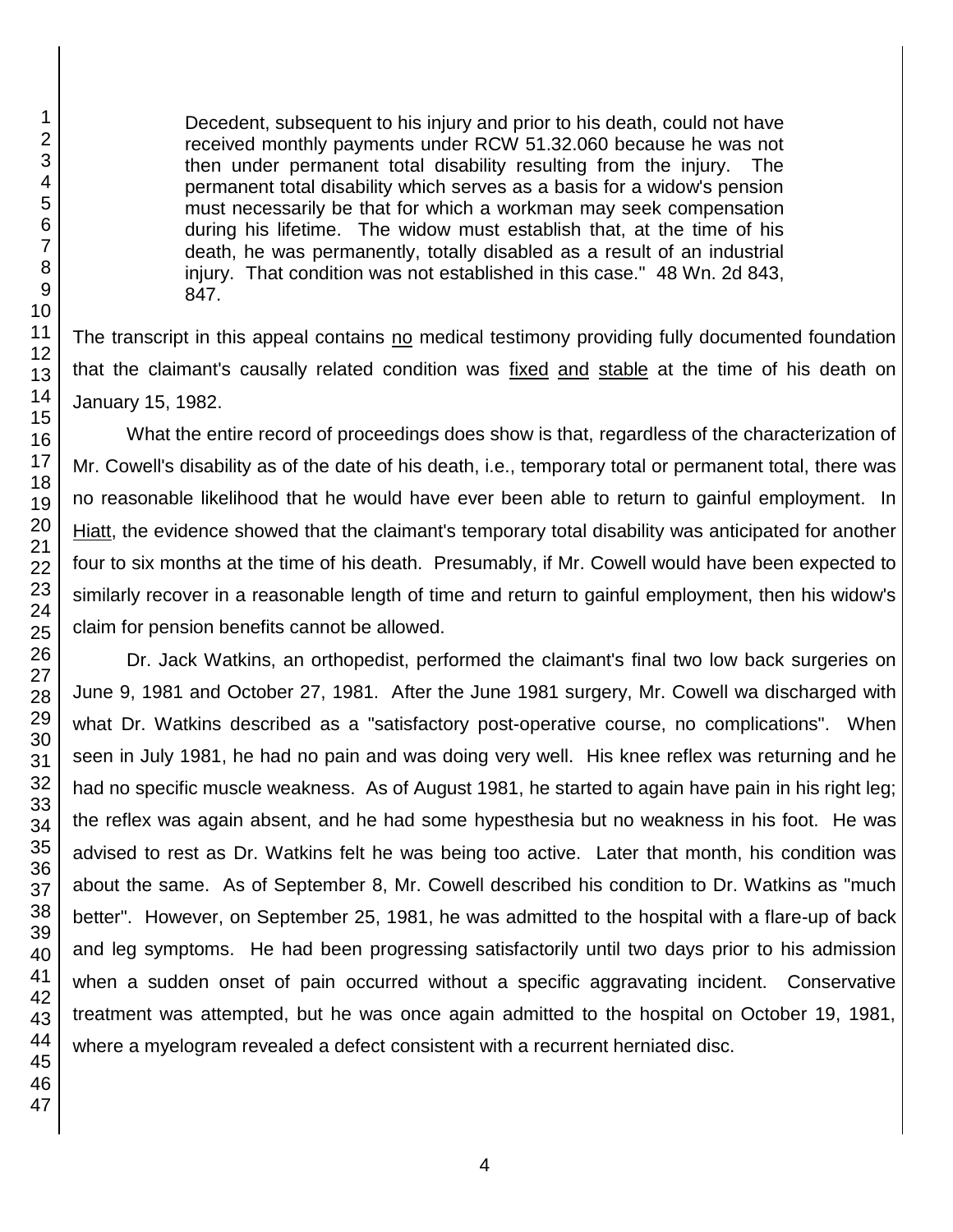His final back surgery was performed on October 27, 1981 when it was noted that Mr. Cowell had developed a complete foot drop rather suddenly due to the recurrent disc. The post-operative diagnosis was that the claimant indeed had a recurrent disc at the L5/S1 area with migration, indicating that the disc had ruptured and moved toward the previous area of surgery. He was discharged from the hospital following this final surgery on November 5, 1981.

As of November 19, 1981, Dr. Watkins described Mr. Cowell's condition as "improving". the foot drop was eliminated but there was weakness in certain muscles affecting his ability to pull up his toes. Hypesthesia was lessened but still present to some extent in the foot. As of December 7, 1981, he had developed some pain in the back into the buttocks which was of recent origin. He had been otherwise feeling well. Dr. Watkins did not see Mr. Cowell after that visit. However, upon learning of Mr. Cowell's death in January 1982, Dr. Watkins was strongly of the opinion that Mr. Cowell would have been totally disabled from any work still at that time. He didn't feel the condition was fixed in that Mr. Cowell "was improved somewhat after his last surgery". Of particular importance was Dr. Watkins' answer to the following question:

- "Q What was your feeling at the time as to whether or not this gentleman would have been able to return to work?
- A After disc surgery we give the patient about six months and hope that he is able to return to work."

During cross-examination, Dr. Watkins described this hope as being less than certain:

- Q Doctor, in terms of discussing this gentleman's improvement, are we not talking in terms of what we hoped would have occurred following his last surgery?
- A Yes.
- Q And, doctor, in light of the problems which had been encountered in the treatment of Mr. Cowell would it be also fair to state that assessment of his improvement beyond your last evaluation of him is or enters the realm of being speculative?
- A yes, I think it is speculative."

The majority of the Board thinks it is speculative, too. We are especially strong in that view given the state of facts which occurred following Dr. Watkins' last visit with Mr. Cowell. On December 27, 1981, Mr. Cowell was hospitalized with a condition of upper abdomen distress, related to an adverse reaction to medication prescribed for the industrial injury. However, during the course of his attendance for that condition, Dr. Wandschneider had noted that the claimant's reflexes at the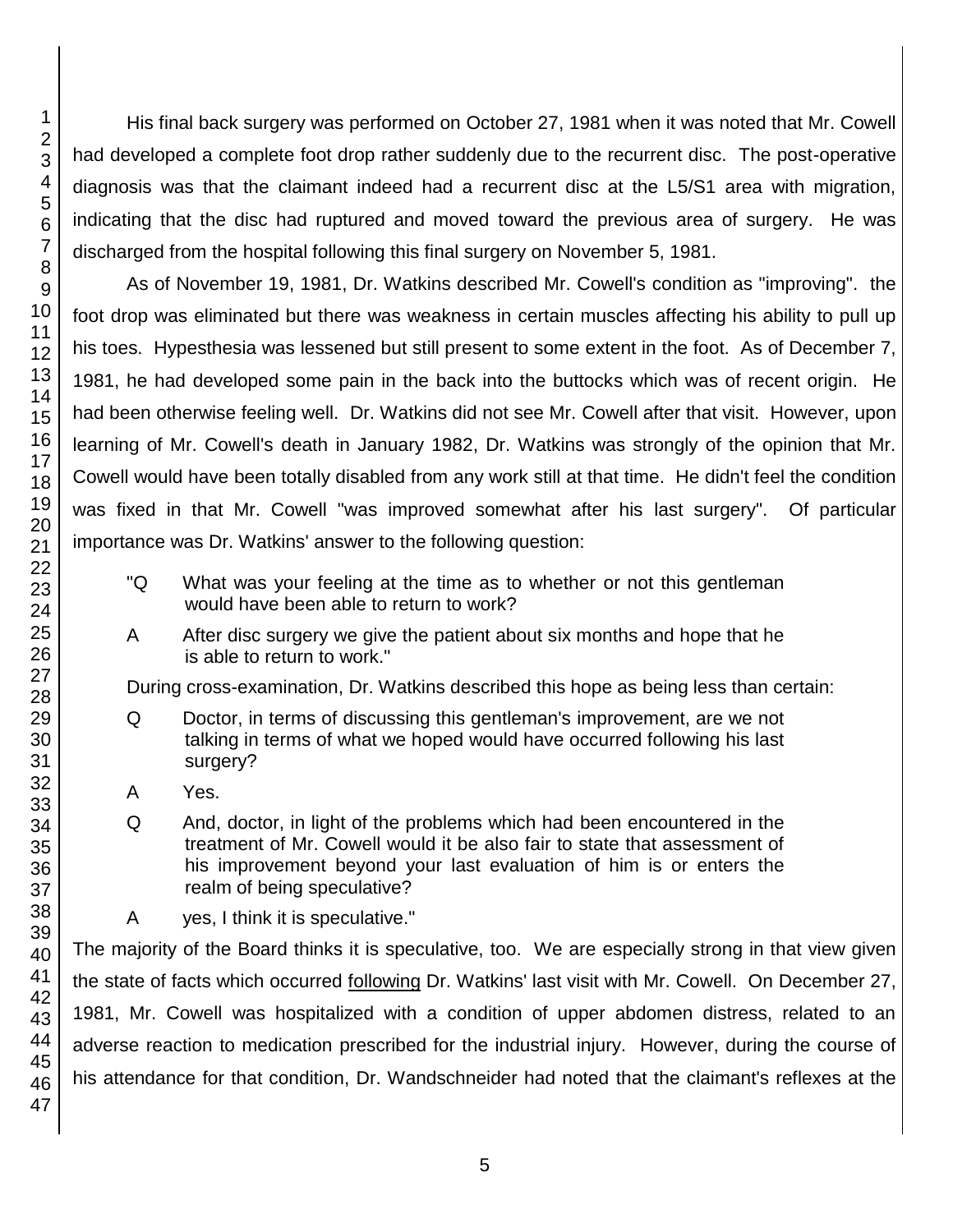knee and the ankle were absent on the right. The recurrence of this absent reflex apparently came about after Dr. Watkins last saw Mr. Cowell. When he was questioned whether Mr. Cowell's reflex had returned following his last surgery, Dr. Watkins responded that he would have recorded the fact if any reflexes were diminished.

Consequently, it is reasonable for this Board as the trier of fact to find that the claimant's back condition worsened following his final visit to Dr. Watkins with such worsening being evidenced by an objective finding. This, coupled with the knowledge of the claimant's prior unsuccessful course of treatment and necessity for three low back surgeries, as well as Dr. Watkins' pure speculation about improvement, leads to the inescapable conclusion that Mr. Cowell would not likely have returned to gainful employment within six months or any reasonable period thereafter.

When he died Mr. Cowell was two and one-half months postoperative from his third major back surgery. Even if he had had a non-complicated and completely successful eventual result, his condition would not have become truly medically stable until he was at least six months postoperative.

Thus, we are presented with an unfortuitous state of facts insofar as Mr. Cowell's survivors are concerned. Mr. Cowell was not entitled as of his date of death to a declaration that his condition had resolved to a "stable" impairment classifiable as a permanent partial disability. The reason for this was well expressed by our Supreme Court in Franks v. Department of Labor and Industries, 35 Wn. 2d 763, 766 (1955) where it was stated:

> "Usually, during a period of temporary total disability, the workman is undergoing treatment. In any event, such classification contemplates that eventually there will be either complete recovery or an impaired bodily condition which is static. Until one or the other of these conditions is reached, the statutory classification is temporary total disability. Permanent partial disability, on the other hand, contemplates a situation where the condition of the injured worker has reached a fixed state from which full recovery is not expected." (Citation omitted)

Thus, a strict and literal reading of the first proviso of RCW 51.32. 040 would prevent Mr. Cowell's beneficiaries from receiving any award under that section since his condition had not reached a point of fixed stability, i.e., permanency.

Similar to permanent partial disability, permanent total disability contemplates that an injured worker's condition requires no further medical treatment designed to lessen one's impairment.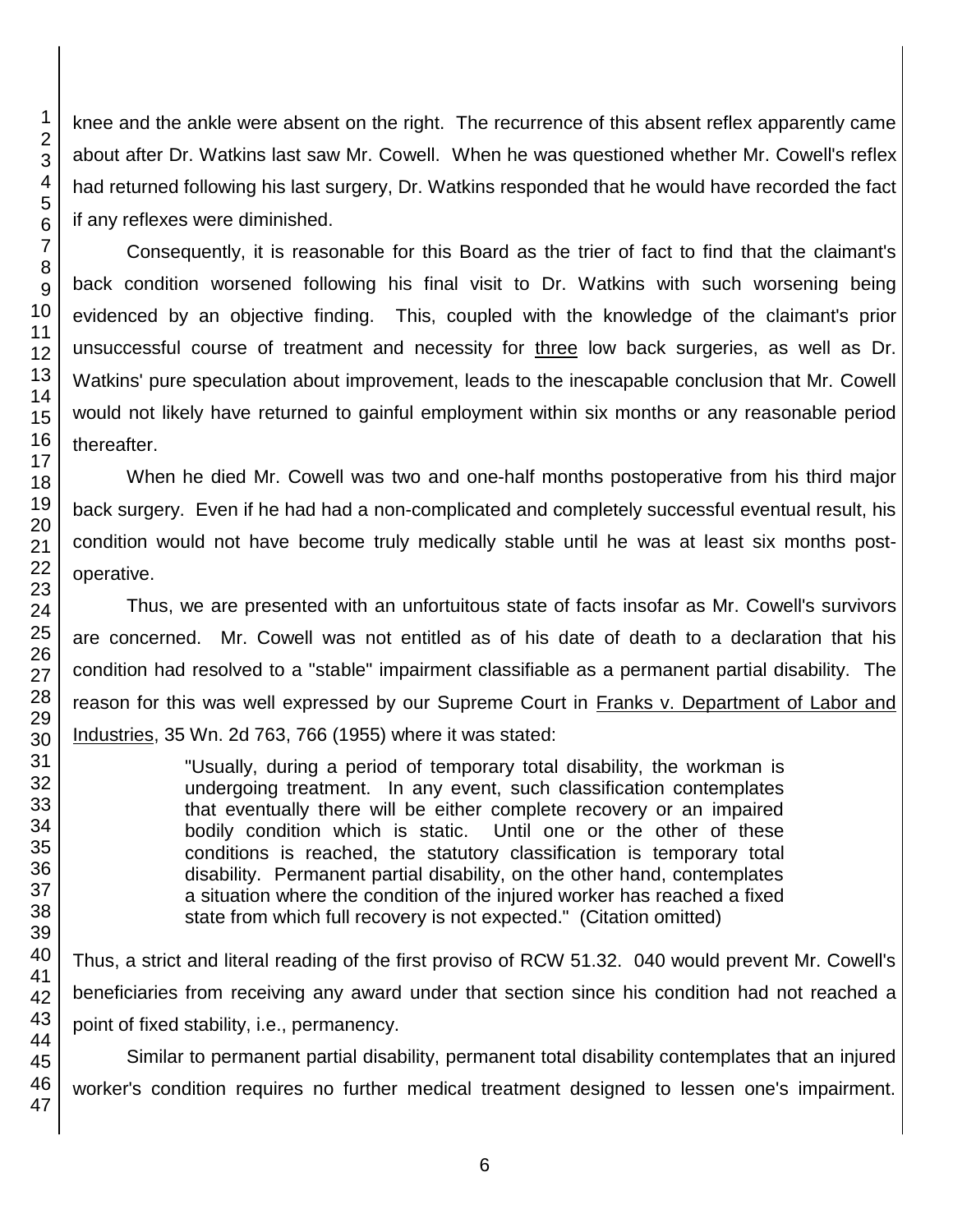Clearly, Mr. Cowell's back condition and complications from back surgery still required medical attention and management when he suffered the cardiac arrest resulting in his death.

Immediately preceding the death-producing event, the only reasonable analysis of his status would have led his physicians and the Department's claims adjudicators to conclude he was still temporarily totally disabled. With the benefit of 20/20 hindsight and necessary emphasis on portions of the medical records and testimony comprising this Board's record, we could attempt to support a conclusion that Mr. Cowell was actually permanently totally disabled from his injury on the date of his death. To do so would create a neat package fitting within the framework of the Hiatt case and a strict reading of RCW 51.32.050(6). However, to hold from our ex post facto view that Mr. Cowell was in fact permanently totally disabled as that term is fully contemplated under the Act, would be a bald fiction.

Does this mean that Mr. Cowell's widow and dependent children are to be left with no statutory remedy? Does this mean that they are to suffer further from the misfortune of Mr. Cowell's passing because of an apparent hiatus in statutory coverage? We think not.

The relevant provision under which recovery must be made, if at all, reads:

"If the injured worker dies during the period of permanent total disability, whatever the cause of death, leaving a surviving spouse, or child, or children, the surviving spouse or child or children shall receive benefits as if death resulted from the injury as provided in subsections (2) through (4) of this section... " RCW 51.32.050(6)

We are well apprised that all provisions of the Industrial Insurance Act are to be liberally construed in favor of those who come within its terms. Nelson v. Department of Labor and Industries, 9 Wn. 2d 621 (1941). We also understand that strict proof is required of one claiming benefits under the Act. Olympia Brewing Company v. Department of Labor and Industries, 34 Wn. 2d 498 (1949).

Under the facts in the **Hiatt** case, the court noted that the length of time of the decedent's disability could reliably be determined. Except for the intervention of Ned Hiatt's death, he would likely have recovered in four to six months. No such certainty of recovery is presented by the facts of Mr. Cowell's post-surgical course. We do not believe Dr. Watkins' suppositions, his "hoped-for" result following a third surgical insult, amounts to the level of certainty of recovery that was shown in Hiatt.

To the contrary, the pattern of Mr. Cowell's previous postsurgical course following his first two surgeries was being repeated within a month and a half after his third surgery. By December 7,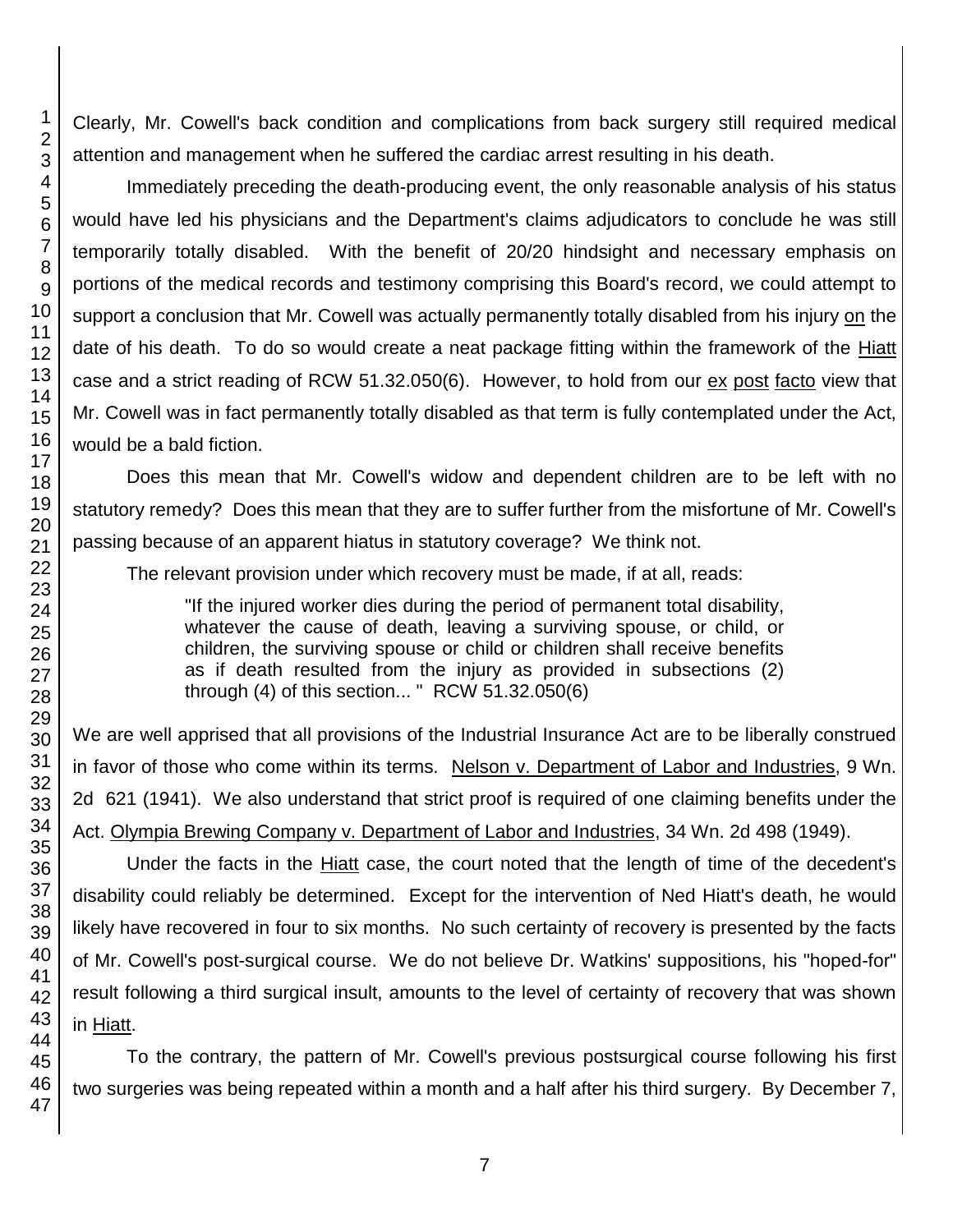he had developed back pain radiating into his buttocks. By late December, right knee and ankle reflexes were absent. We think it unlikely that Mr. Cowell would have accepted a fourth surgical insult even if offered to remedy his deteriorating condition. Similarly, we assume the Department would not easily have authorized a fourth major surgery. In short, objective evidence of a permanently disabling condition was developing in the days and weeks preceding Mr. Cowell's death. Simply because enough time had not passed before Mr. Cowell's "hoped-for" recovery could be seen as illusory is no reason in our view for penalizing Mr. Cowell's widow and dependent children. Nor do we believe the legislature so intended.

We believe the phrase "during the period of permanent total disability" in RCW 51.32.050(6) encompasses that period where it is established that an injured worker's condition, though still requiring medical attention and treatment (and therefore technically temporarily totally disabled), is in a state of decline from which recovery to the point of eventual employability is not a reasonable likelihood. If a worker dies, during such period of decline, from causes unrelated to the accepted injury, the surviving spouse and dependent children should be allowed benefits under RCW 51.32.050(6) as if the deceased had been declared permanently totally disabled nunc pro tunc.

Clearly, the facts of Mr. Cowell's post-surgical course show his industrially-related condition was in a state of decline. Had there only been a single failure to surgical repair, we might feel less confident in finding no reasonable likelihood of recovery to the point of employability for Mr. Cowell. But where, as here, there is a repeated pattern of failure of surgical intervention with objective evidence of deterioration in condition, we have no difficulty making such a conclusion. The widowpetitioner should be allowed the benefits she seeks under RCW 51.32.050(6).

## **FINDINGS OF FACT**

1. On December 6, 2977, the Department of Labor and Industries received an accident report in which it was alleged that the claimant, Ronald E. Cowell, had sustained an industrial injury on November 10, 1977, during the course of his employment with Diebold, Inc. The claim was accepted, treatment provided, and time-loss compensation payments were initiated. On August 14, 1978, the Department issued an order closing the claim with no award for permanent partial disability. However, on that same date, August 14, 1978, an adjudicator for the Department wrote a letter to the claimant stating that a further medical examination of claimant was being arranged by the Department. On November 29, 1978 the Department issued an order setting aside and holding for naught its previous order dated August 14, 1978, and closed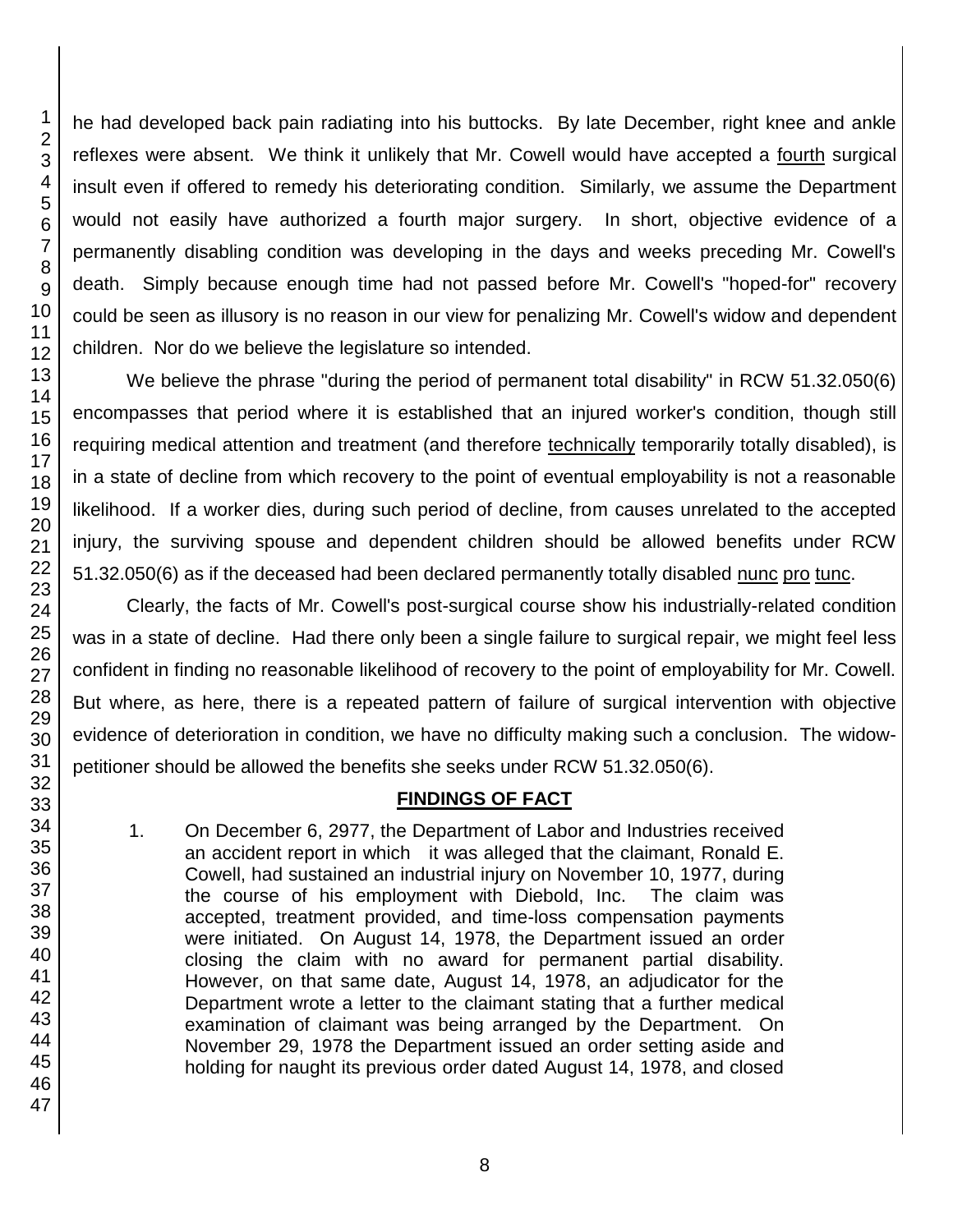the claim with a permanent partial disability award equal to 10% as compared to total bodily impairment.

- 2. On February 2, 1981 the claimant filed with the Department an application to reopen the claim for aggravation of condition. On february 6, 1981 the department issued an order reopening the claim, effective December 2, 1980, for further treatment. The payment of time-loss compensation was reinstated. On January 15, 1982, the claimant died. On March 8, 1982 Mary L. Cowell, the widow of the deceased worker, filed with the Department a claim for benefits. On March 12, 1982 the Department issued an order denying the claim for benefits under the provisions of RCW 51.32.040 and RCW 51.32.050(6), on the grounds that the cause of the death of Ronald E. Cowell was unrelated to the injury of November 10, 1977, and that at the time of his death, the deceased's condition was not fixed nor rateable, and he was not permanently and totally disabled as a result of the injury of November 10, 1977. On March 31, 1982 the widow-petitioner filed a notice of appeal with the Board of Industrial Insurance Appeals. On April 7, 1982 the Department issued an order holding in abeyance its previous order dated March 12, 1982, pending further consideration. On April 19, 1982, the Department issued an order adhering to the provisions of its previous order dated March 12, 1982, denying the widow's claim. On May 14, 1982, the Department received a notice of appeal from the widow-petitioner, which the Department transmitted to the Board on May 21, 1982. On June 2, 1982, the Board issued its order granting the appeal, assigning it Docket No. 62,207, and directed that proceedings be held on the issues raised therein. On August 5, 1982, the widowpetitioner filed with the Board an amended notice of appeal from that order issued by the Department on April 19, 1982. The amended notice of appeal alleged that Ronald E. Cowell had died as a result of conditions causally related to his industrial injury of November 10, 1977, and prayed for relief based thereon.
- 3. On November 10, 1977, Ronald E. Cowell injured his low back while in the course of his employment with Diebold, Inc. Thereafter, Mr. Cowell underwent three low back intervertebral disc surgeries on November 23, 1977, June 9, 1981, and October 27, 1981. At the last operation, a diagnosis of a recurrent disc problem between the 5th lumbar and 1st sacral vertebrae with migration was made.
- 4. On December 27, 1981, Mr. Cowell was hospitalized for treatment of a gastric ulcer which was secondary to the medication treatment Mr. Cowell had received for his causally related low back condition. Mr. Cowell was subsequently discharged from the hospital on December 29, 1981.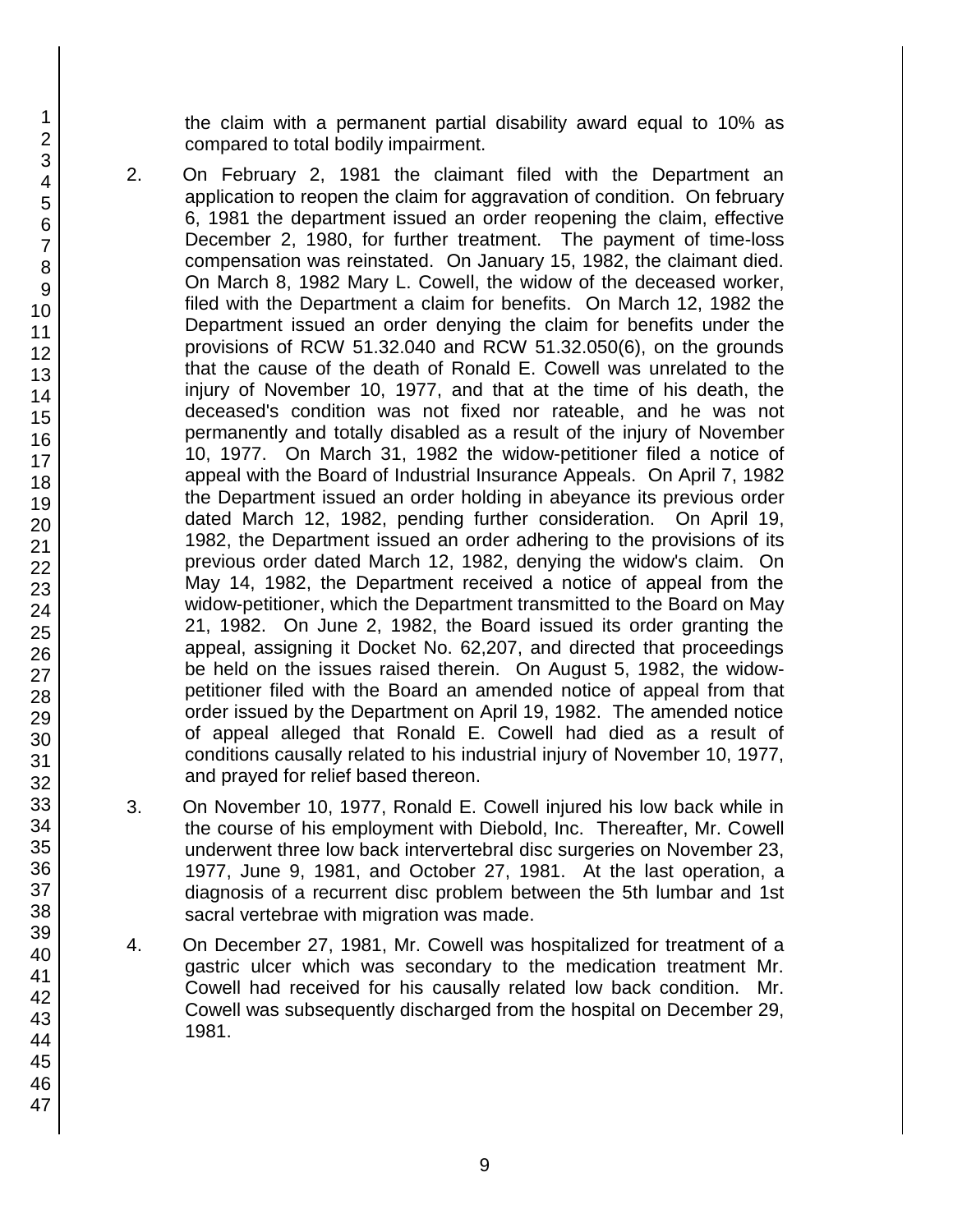- 5. On January 15, 1982, Mr. Cowell died from a condition described as cardiopulmonary arrest as a result of cardiac arrhythmia. Mr. Cowell had the pre-existing condition of cardiovascular disease or hardening of the coronary arteries.
- 6. Prior to his death, Mr. Cowell had been a heavy smoker for many years. He was genetically predisposed to a cardiac arrest.
- 7. Mr. Cowell's cardiopulmonary arrest and resultant death was not proximately caused by his industrial injury of November 10, 1977 or any sequelae thereof.
- 8. At the time of his death on January 15, 1982, Mr. Cowell was unable to work as a result of his industrial injury of November 10, 1977. His condition causally related to that industrial injury was not fixed and stationary at the time of his death, but was in a state of decline in that it had worsened following his third low back surgery, and required further medical attention and management.
- 9. As of January 15, 1982, Mr. Cowell was not likely to recover from the effects of his industrial injury to an extent that would permit his return to work in any capacity for which he had training and experience, even though further treatment was necessary for management of conditions directly related to his injury and treatment therefor.

## **CONCLUSIONS OF LAW**

Based upon the foregoing findings of fact, the following conclusions are entered:

- 1. The Board of Industrial Insurance Appeals has jurisdiction of the parties and the subject matter of this appeal.
- 2. Within the meaning and contemplation RCW 51.32. 050(2), the death of the claimant, Ronald E. Cowell, on January 15, 1982 was not causally related to his industrial injury of November 10, 1977.
- 3. Within the meaning and contemplation of RCW 51.32.080, the claimant, Ronald E. Cowell, at the time of his death on January 15, 1982, was not entitled to a permanent partial disability award as a result of his industrial injury of November 10, 1977; and therefore, under RCW 51.32.040, such an award could not be paid to his widow.
- 4. At the time of his death on January 15, 1982, Ronald Cowell was temporarily totally disabled as a result of his industrial injury of November 10, 1977, but would eventually have become permanently totally disabled as a result of the effects of his industrial injury.
- 5. The order of the Department of Labor and Industries issued April 19, 1982, adhering to the provisions of a previous order dated March 12, 1982, which denied the claim for benefits filed by Mary L. Cowell under the provisions of RCW 51.32.040 and RCW 51.32.050(6) on the grounds that the cause of the injured worker's death was unrelated to the injury of November 10, 1977 and that at the time of his death, the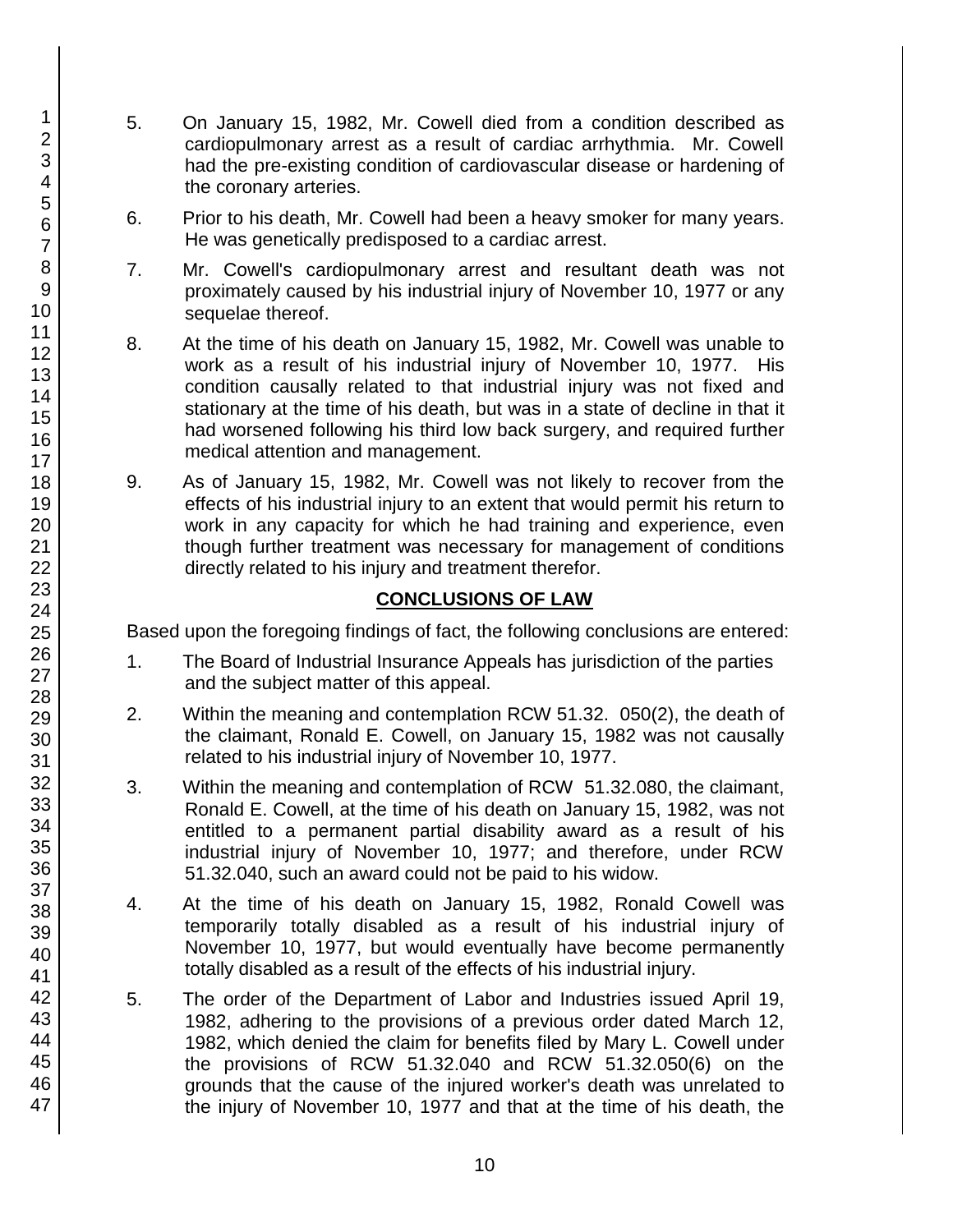deceased's condition was not fixed or rateable, and he was not permanently and totally disabled as the result of the injury of November 10, 1977, is incorrect and should be reversed and the claim remanded to the Department to award Mary Cowell a widow's pension.

It is so ORDERED.

Dated this 7th day of February, 1984.

#### BOARD OF INDUSTRIAL INSURANCE APPEALS

| /s/             |          |
|-----------------|----------|
| MICHAEL L. HALL | Chairman |

 $/$ s/ $\sim$ FRANK E. FENNERTY, JR. Member

## **DISSENTING OPINION**

The Board majority, in its attempt to find for this widow at all costs, has managed to avoid the plain meaning of RCW 51.32.050(6) and the clear rule laid down in Hiatt v. Department of Labor and Industries, 48 Wn. 2d 843 (1956), and to create a new rule for providing benefits which simply has no foundation in the workers' compensation law.

RCW 51.32.050(6) provides for widow's benefits if "the injured worker dies during the period of permanent total disability..." The application of this statutory provision was the precise issue faced by the Court in Hiatt, and (as admitted by the Board's majority) the Court reasoned that "permanent" contemplates a situation where the injured worker's condition has reached a fixed state and that a person whose condition is remediable is not classified as permanently disabled. The Court then held in Hiatt:

> "Decedent, subsequent to his injury and prior to his death, could not have received monthly payments under RCW 51.32.060 because he was not then under permanent total disability resulting from the injury. The permanent total disability which serves as a basis for a widow's pension must necessarily be that for which a workman may seek compensation during his lifetime. The widow must establish that, at the time of his death, he was permanently, totally disabled as a result of an industrial injury. That condition was not established in this case." (Emphasis added)

The Board majority recognizes the force of this holding, by admitting that there is no evidence herein establishing that Mr. Cowell's injury-related condition was fixed and stable at the time of his death, and by making a specific finding (No. 8) and a specific conclusion (part of No. 4) that his condition was not fixed and his disability at the time of his death was one of temporary total and not